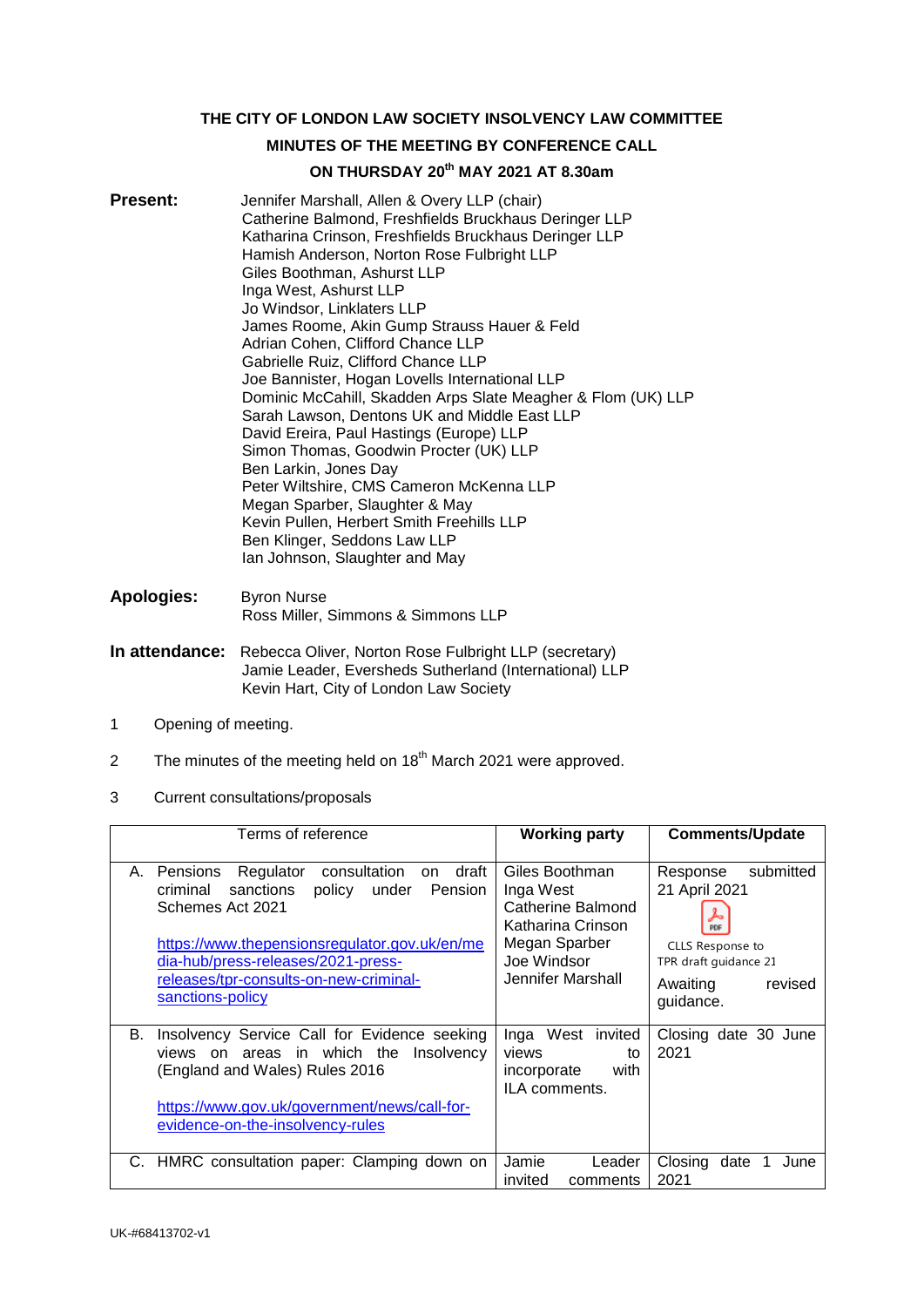| promoters of tax avoidance<br>https://www.gov.uk/government/consultations/cl<br>amping-down-on-promoters-of-tax-avoidance                                                                                                                                               | incorporate into<br>to<br>Society<br>Law<br>response.                      | Includes new<br>ground<br>director<br>for<br>disqualification. |
|-------------------------------------------------------------------------------------------------------------------------------------------------------------------------------------------------------------------------------------------------------------------------|----------------------------------------------------------------------------|----------------------------------------------------------------|
| BEIS consultation: Restoring trust in audit and<br>D.<br>corporate governance<br>https://assets.publishing.service.gov.uk/govern<br>ment/uploads/system/uploads/attachment_data/<br>file/970673/restoring-trust-in-audit-and-<br>corporate-governance-command-paper.pdf | Committee to liaise<br><b>CLLS</b><br>with<br>law<br>company<br>committee. | 8 July 2021                                                    |

### **4 Brexit – implications for restructuring and insolvency**

The Committee noted that the CLLS litigation committee has the Lugano Convention adoption approval under watch.

#### **5 EU Insolvency Regulation – updates proposed to Annexes A & B**

The Committee noted that the Netherlands, Italy, Lithuania, Cyprus and Poland (but not yet German) had notified updates to the EUIR annexes to reflect changes to domestic laws introducing new types of insolvency proceedings or practitioners.

### **6 Insolvency Service guidance on independent scrutiny of pre-pack sales**

The Committee noted that the guidance reiterates what the regulations say with information that the evaluator may find useful. It is expected to be followed by clarification in Dear IP.

## **7 Rating (Coronavirus) and Directors Disqualification (Dissolved Companies) Bill**

Noted by the Committee.

#### **8 FCA guidance for insolvency practitioners**

The Committee noted that FG21/4 sets out the FCA's view on how an IP should ensure regulated firms meet their ongoing financial services regulatory obligations following appointment.

## **9 Draft Payment and Electronic Money Institution Insolvency Regulations**

The Committee noted that the regulations were similar to the special administration regime for investment firms with a view to protecting client monies.

#### **10 Some recent cases noted by the Committee:**

*Windhorst v Levy* [2021] EWHC 1168 (QB) *Riverside CREM 3 Ltd v Virgin Active Health Clubs Ltd [2021] EWHC 746 (Ch) Re New Look Retailers Ltd; Lazari Properties 2 Ltd v New Look Retailers Ltd and others [2021] EWHC 1209 (Ch) Re Virgin Active Holdings Ltd [2021] EWHC 814 (Ch); [2021] EWHC 1246 (Ch) Carraway Guildford (Nominee A) Ltd v Regis UK Ltd [2021] EWHC 1294 (Ch) Re Greensill Bank AG (a company incorporated in Germany, in insolvency administration) [2021] EWHC 966 (Ch)*